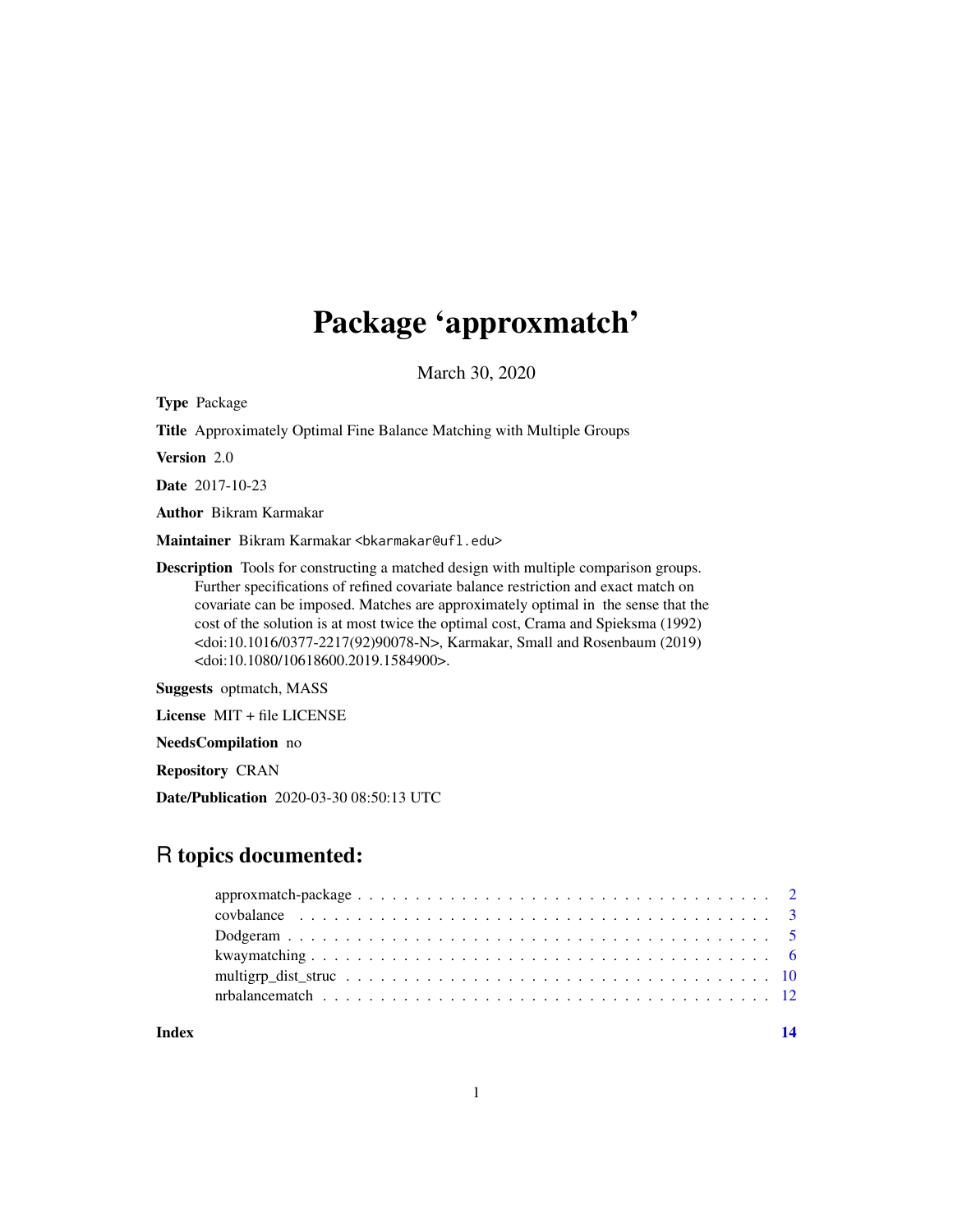<span id="page-1-0"></span>approxmatch-package *Approximately Optimal Fine Balance Matching with Multiple Groups.*

#### Description

Tools for constructing a matched design with multiple comparison groups. Further specifications of refined covariate balance restriction and exact match on covariate can be imposed. Matches are approximately optimal in the sense that the cost of the solution is at most twice the optimal cost, Crama and Spieksma (1992) <doi:10.1016/0377-2217(92)90078-N>, Karmakar, Small and Rosenbaum (2019) <doi:10.1080/10618600.2019.1584900>.

#### Details

Index of help topics:

| Dodgeram            | Dodge ram pk 2500 data on side airbag (SAB)<br>usage from 1995 to 2015            |
|---------------------|-----------------------------------------------------------------------------------|
| approxmatch-package | Approximately Optimal Fine Balance Matching<br>with Multiple Groups.              |
| covbalance          | Check covariate balance of a design.                                              |
| kwaymatching        | Create approximately optimal matched strata of<br>multiple, at least two, groups. |
| multigrp_dist_struc | Construct the distance structure for the<br>multiple groups.                      |
| nrbalancematch      | The is the background function to perform<br>matching using network optimization. |

An R package for creating matched strata with multiple treatments. Default design for a stratum structure is one unit from each treatment, but, other designs can be specified. User can also fine match/ near fine match on one or more categorical covariates, e.g. sex and age group.

The main functions of the package are kwaymatching and tripletmatch. These functions take as input the distance structure of multiple groups and the grouping information to create an approximately optimal multigroup design minimizing the total distance. A distance structure can be calculated as per requirement by the multigrp\_dist\_struc function.

The algorithm used to create matched design is an approximation algorithm developed by Karmakar, Small and Rosenbaum (2019). The design built is guaranteed to be close to the optimal matched design of the specified structure.

IMPORTANT NOTE: In order to perform matching, kwaymatching requires the user to load the optmatch  $(>= 0.9-1)$  package separately. A manual loading is required due to software license issues. If the package is not loaded, the kwaymatching command will fail with an error saying the optmatch package is not present. Reference to optmatch is given below.

# Author(s)

Bikram Karmakar

Maintainer: Bikram Karmakar <bkarmakar@ufl.edu>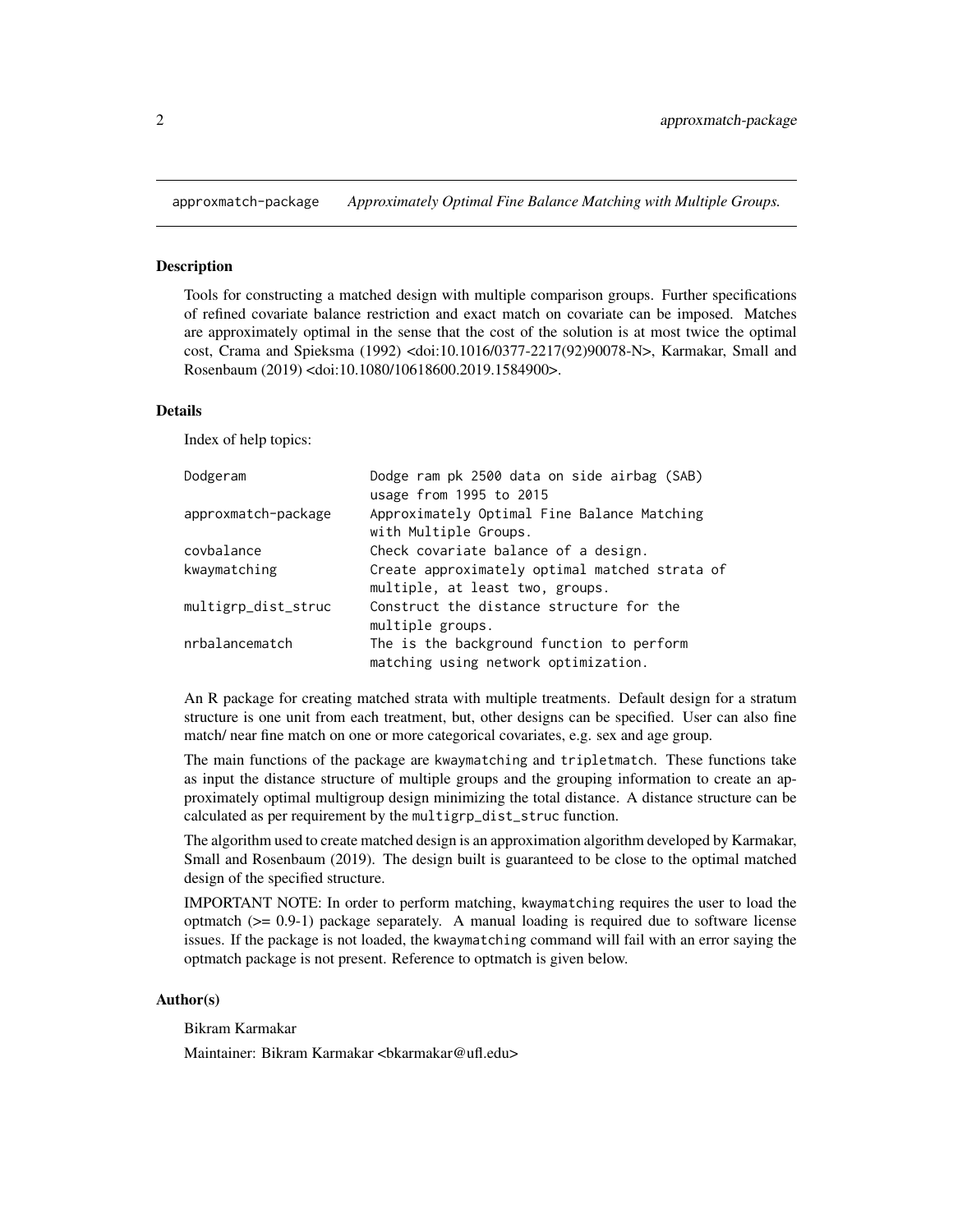#### <span id="page-2-0"></span>covbalance 3

#### References

Crama, Y. and Spieksma, F. C. R. (1992), Approximation algorithms for three-dimensional assignment problems with triangle inequalities, European Journal of Operational Research 60, 273–279.

Hansen, B.B. and Klopfer, S.O. (2006) Optimal full matching and related designs via network flows, JCGS 15 609–627.

Karmakar, B., Small, D. S. and Rosenbaum, P. R. (2019) Using Approximation Algorithms to Build Evidence Factors and Related Designs for Observational Studies, Journal of Computational and Graphical Statistics, 28, 698–709.

#### Examples

## See kwaymatching for usage

covbalance *Check covariate balance of a design.*

#### Description

For a given match, this function evaluates the balance of variables before and after matching. Balance is evaluated using standardized differences.

#### Usage

covbalance(.data, grouplabel, matches, vars, details)

#### Arguments

| .data      | A data frame or matrix containing the informations on the vars for which bal-<br>ance will be checked.                                                                                        |
|------------|-----------------------------------------------------------------------------------------------------------------------------------------------------------------------------------------------|
| grouplabel | Argument describing the group structure. See the description in the documenta-<br>tion of kwaymatching function of this package.                                                              |
| matches    | A character matrix describing the strata structure of the design. Standard use is<br>the output of tripletmatching or kwaytmatching function.                                                 |
|            | Each row of the matrix corresponds to a strata and each entry corresponds to<br>rowname of .data.                                                                                             |
| vars       | A character vector of the names of the variables for which balance should be<br>checked.                                                                                                      |
| details    | Optional argument. This argument can be used to get other details on the vars<br>before and after matching. A character vector of names of functions which<br>summarizes a vector, e.g. mean. |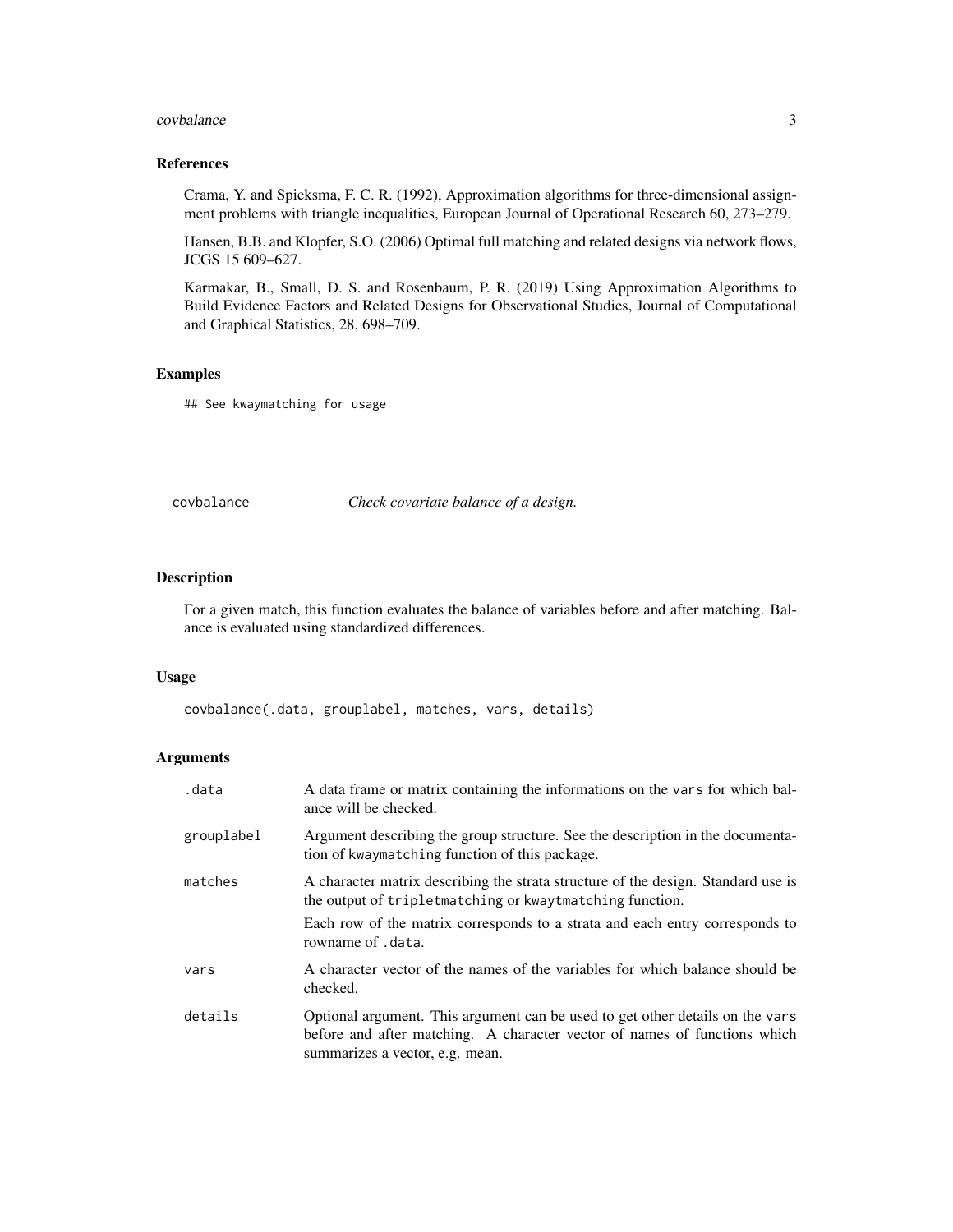# Details

Standardized difference of the covariates between two groups is computed as difference of the means of the variable over the squared root of the average variance of the variable in the groups.

For better understanding of the matching, details can be used. This argument can be used to get summaries of the variables before and after matching. For example, details  $= c$  (mean  $=$  'mean', median = 'function(x) quantile(x, probs=.5)') given the mean and median of the variables. Only functions that give a single number summary can be used!

Currently, this function cannot be immediately used for a design with different strata sizes. One way to get around would be to fill in the smaller stratum with false units and making all the strata of equal size.

#### Value

A list consisting of the following elements.

| std diff | Standardized differences of the specified variables before and after matching for<br>every pair of groups.                               |
|----------|------------------------------------------------------------------------------------------------------------------------------------------|
| details  | Only if details is provided. A list of summaries of the variables before and<br>after matching using the functions specified by details. |

# Note

See [kwaymatching](#page-5-1) for usage.

#### Author(s)

Bikram Karmakar

#### See Also

[tripletmatching](#page-5-2), [kwaymatching](#page-5-1)

#### Examples

data(Dodgeram)

```
## An example strata structure
matches = as.matrix(sample(rownames(Dodgeram), 500), ncol = 5)
vars = c("AGE", "SEX.2", "IMPACT3.3", "DR_DRINK")
details = c('std_diff', 'mean', 'function(x) diff(range(x))',
                         'function(x) quantile(x, probs = .9)')
names(details) <- c('std_diff', 'mean', 'range', '90perc')
covbalance(.data=Dodgeram, grouplabel=c("NOSAB", "optSAB", "WITHSABS"),
                 matches = matches, vars = vars, details)
```
<span id="page-3-0"></span>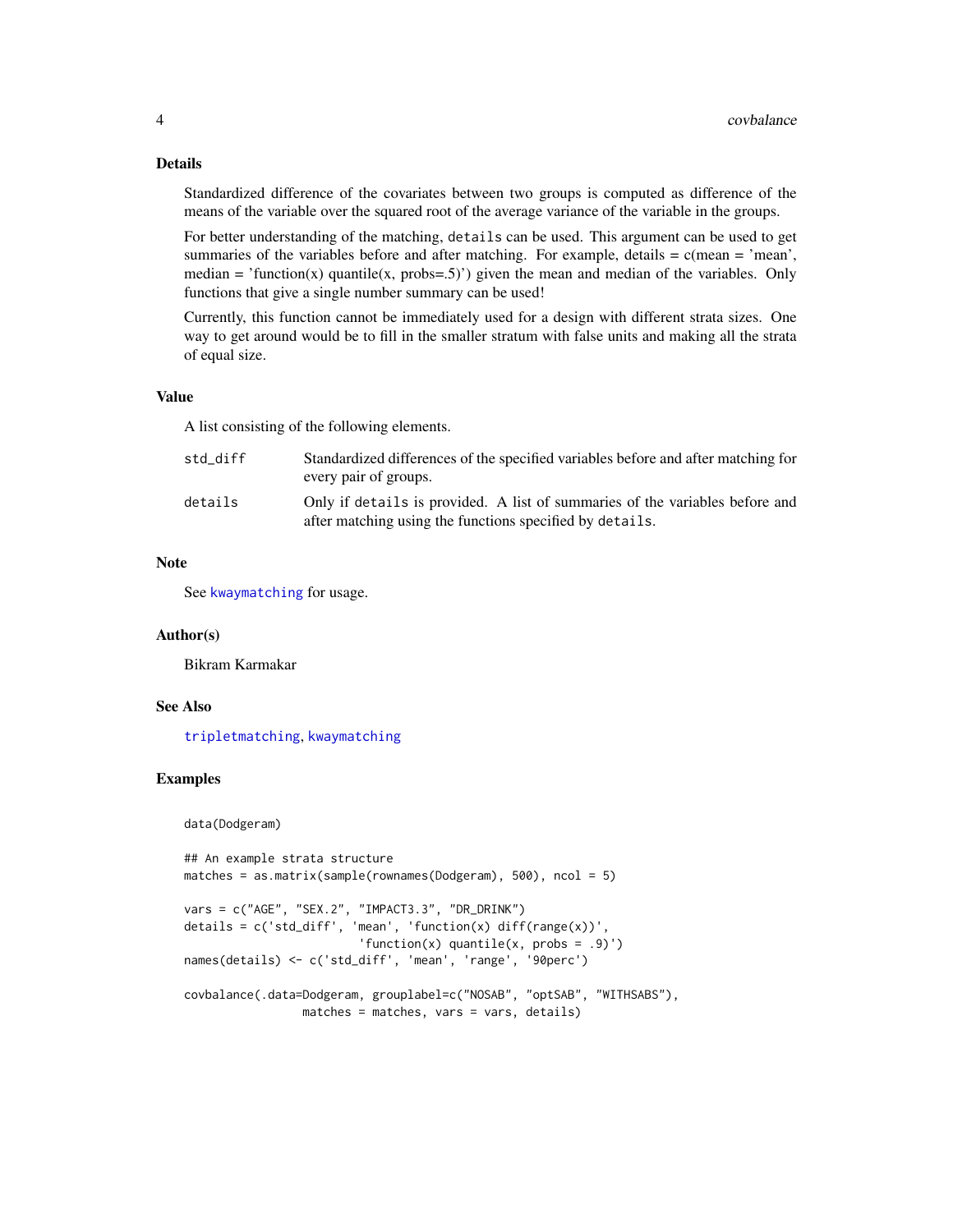<span id="page-4-0"></span>

# **Description**

This is an example dataset on the description of the Dodge pk 2500 cars involved in fatal crashes between 1995 to 2015.

#### Usage

data("Dodgeram")

# Format

A data frame with 6953 observations on the following 33 variables.

X.1 a numeric vector.

X a numeric vector.

indexinSABdata a numeric vector

NOSAB a numeric vector. In the earlier period when SAB was not available?  $1 = yes$ .

- WITHoptSAB a numeric vector. Bought SAB in the optional period?  $1 = yes$ .
- $optSAB$  a numeric vector. In the optional period when SAB was available as an option?  $1 = yes$ .
- WITHSABS a numeric vector. In the later period when SAB was standard issue? 1 = yes.
- IMPACT3 a numeric vector. Impact code.  $(0 = no, 1 = right, 2 = behind, 3 = left, 4 = front, 9 =$ other)
- ROLLOVER1 a numeric vector. Rollover occurred?  $1 = yes$ .
- REST\_USE1 a numeric vector. Restraint used by the driver?  $1 = yes$ ,  $99 =$  unknown type,  $0 =$  not used.
- FRpass.REST\_USE1 a numeric vector. Restraint use by the front right passenger.

SP\_LIMIT a numeric vector. Speed Limit of the route.

- AGE a numeric vector. Age of the driver.
- DR\_DRINK a numeric vector. Whether the driver was drinking?  $1 = yes$ .

FR.pass a logical vector. Whether a front right passenger was present.

FRpass.AGE a numeric vector. Age of the front right passenger if present.

 $SEX.2$  a numeric vector. Sex of the driver.  $1 =$  female.

EJECTION.1 a numeric vector. Ejection of the driver.  $1 = yes$ .

EJECTION.2 a numeric vector. Ejection type of driver unknown. 1= yes.

IMPACT3.1 a numeric vector. Impact from right? 1= yes.

IMPACT3.2 a numeric vector. Impact from behind? 1= yes.

IMPACT3.3 a numeric vector. Impact from left? 1= yes.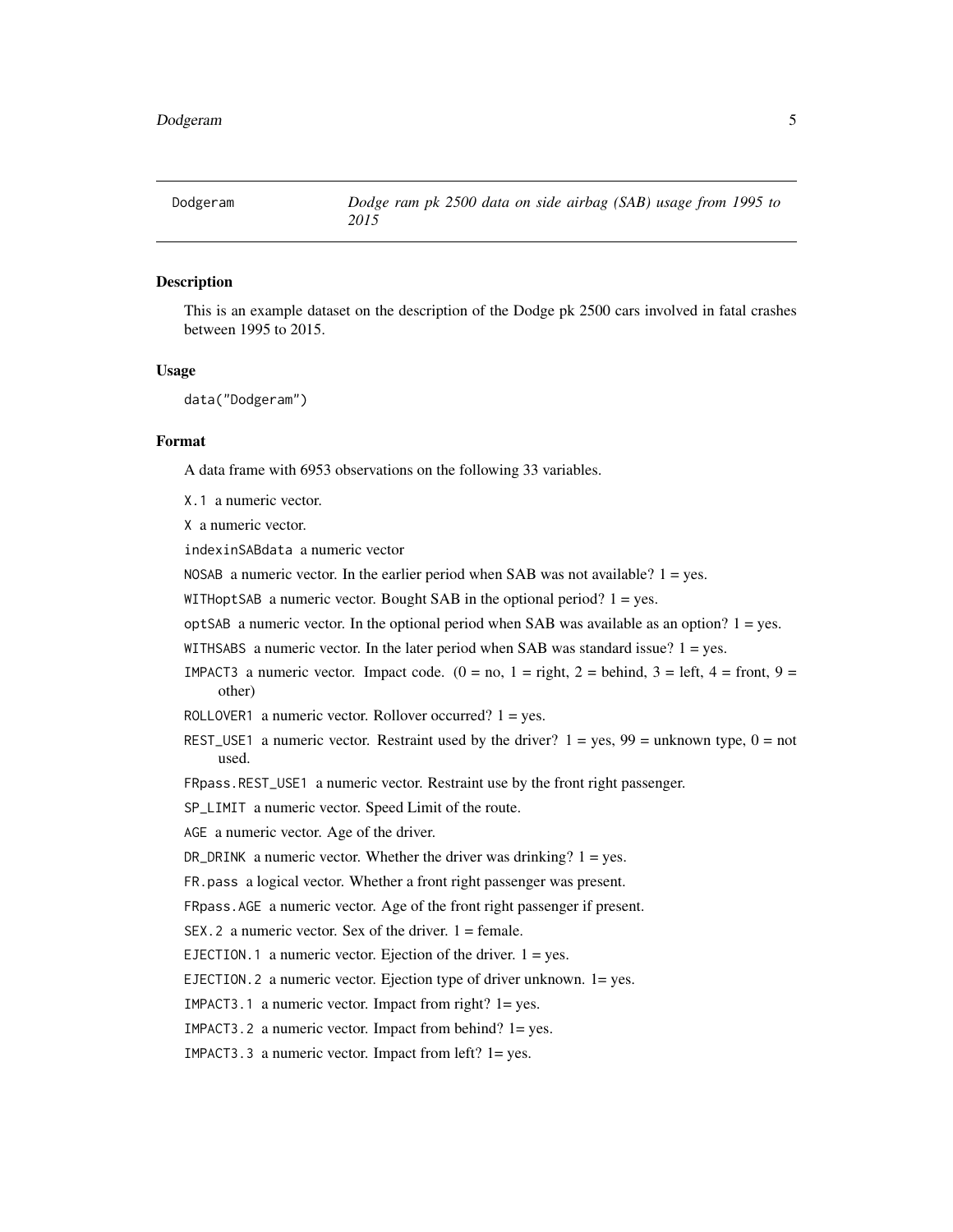<span id="page-5-0"></span>IMPACT3.4 a numeric vector. Impact from front? 1= yes. IMPACT3.9 a numeric vector. Impact of other type? 1= yes. ROLLOVER1.1 a numeric vector. Rollover occurred? 1= yes. FIRE\_EXP1.1 a numeric vector. Fire occurred in the car? 1= yes. REST\_USE1.1 a numeric vector. Driver used restraint? 1= yes. REST\_USE1.99 a numeric vector. Driver restraint use of unknown type? 1= yes. FRpass. SEX. 2 a numeric vector. Sex of the front right passenger.  $2 =$  female. FRpass.EJECTION.1 a numeric vector. Ejection of the front right passenger.  $1 = yes$ . FRpass.EJECTION.2 a numeric vector. Ejection type of front right passenger unknown. 1= yes. FRpass.REST\_USE1.1 a numeric vector. Front right passenger used restraint? 1= yes. FRpass.REST\_USE1.99 a numeric vector. Front right passenger restraint use of unknown type? 1= yes.

#### Details

Derived from fatal accidents in the USA between 1995 and 2015 recorded by Fatality Analysis Reporting System (FARS) of NHTSA. Consists of only model years more than 1985. Sample is corrected for selection bias in FARS. For further detail of the variables see the code book of FARS.

#### Source

Fatality Analysis Reporting System of NHTSA, DOT, USA. https://www.nhtsa.gov/research-data/fatalityanalysis-reporting-system-fars

#### Examples

data(Dodgeram) ## maybe str(Dodgeram) ; plot(Dodgeram) ...

<span id="page-5-1"></span>kwaymatching *Create approximately optimal matched strata of multiple, at least two, groups.*

#### <span id="page-5-2"></span>**Description**

This function takes as input a distance structure and grouping labels of units to create an strata structure of the units that minimizes the sum distance. It also provides features for near fine balance on one or more nominal variables and exact match on a nominal variable.

#### Usage

```
kwaymatching(distmat, grouplabel, design, indexgroup = 1, .data, finebalanceVars,
                       exactmatchon, ordering, reorder = FALSE, verbose = TRUE)
```
tripletmatching(distmat, grouplabel, design, indexgroup = 1, .data, finebalanceVars, exactmatchon)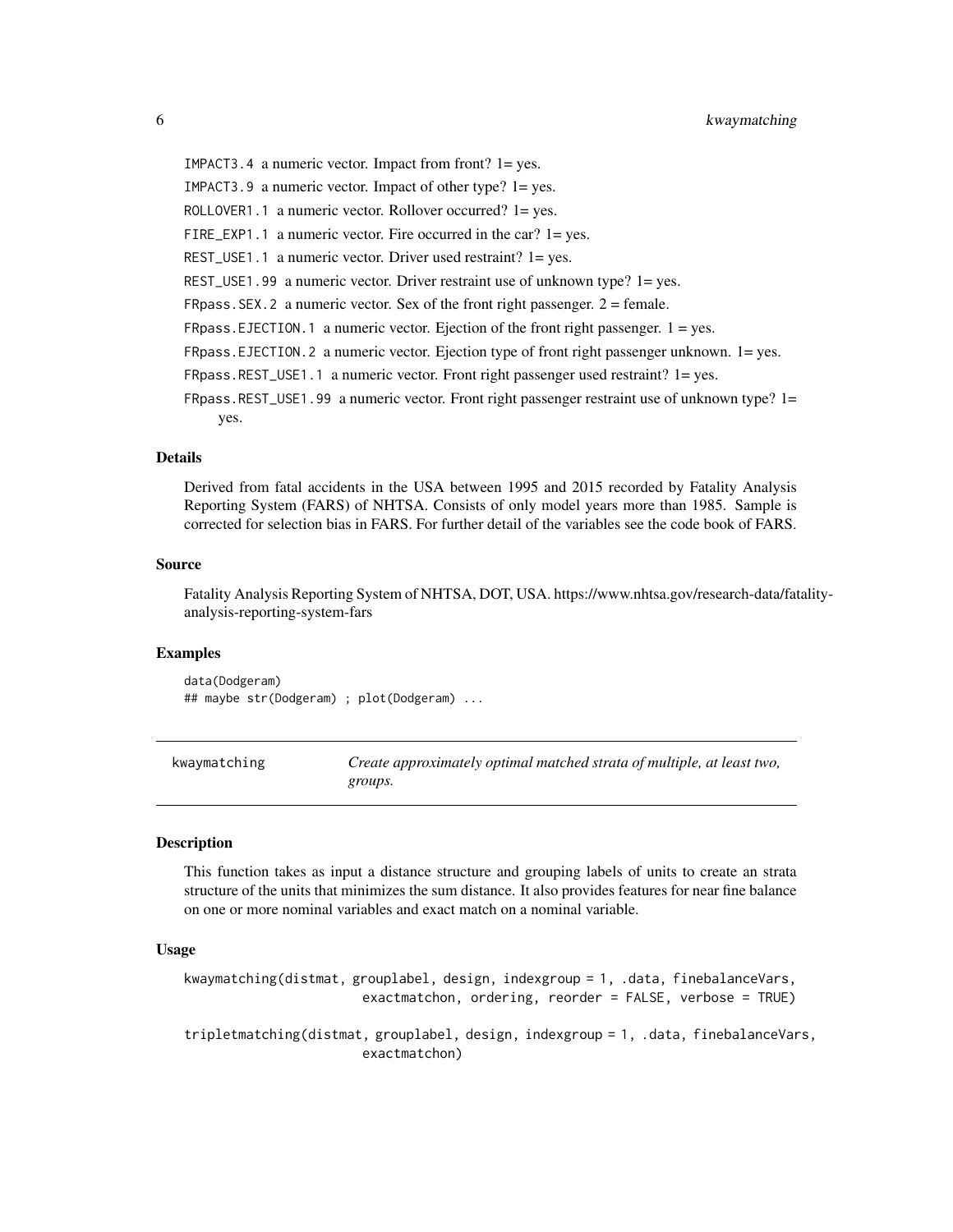# kwaymatching 7

# Arguments

| distmat         | An output of multigrp_dist_struc. This a named list of matrices. Each list<br>element correspond to the distance matrix between two groups. If group labels<br>are 1:k. Then the elements are named '1-2', '1-3', $\cdots$ , 'i-j', $\cdots$ . For matching<br>of three groups $k=3$ . If groups are labeled by some character string then list<br>elements are named accordingly. For example, if the groups are 'grpA', 'grpB',<br>'grpC'; the elements are 'grpA-grpB', 'grpA-grpC', 'grpB-grpB'.<br>Each element of the list is a numeric matrix of distances between units of the<br>corresponding groups with number of rows equal to the size of the first group,<br>and number of columns the size of the second group. The units are identified by<br>their names in row or column names of the list elements. |
|-----------------|-------------------------------------------------------------------------------------------------------------------------------------------------------------------------------------------------------------------------------------------------------------------------------------------------------------------------------------------------------------------------------------------------------------------------------------------------------------------------------------------------------------------------------------------------------------------------------------------------------------------------------------------------------------------------------------------------------------------------------------------------------------------------------------------------------------------------|
| grouplabel      | This argument is used to provide information about the group structure of the<br>units. There are a few options on how this information can be provided.<br>1) A numeric vector or a categorical vector. By providing a numeric vector<br>which labels each the units to corresponding groups.<br>2) A matrix or data frame of dummy variables with number of groups as the<br>number of rows (one for each group) and number of units as the number of<br>columns.                                                                                                                                                                                                                                                                                                                                                     |
|                 | 3) A character vector of variable names. If . data is provided then only name of<br>the variable which contains the information about the grouping can be provided.<br>If the grouping information is encoded in dummy variable, one can also just<br>provide the names of the dummy variables.<br>If either the first or the second kind of information is provided, it is expected<br>that the unit are identifiable from the names (in the first case) or rownames (in<br>the second case) of grouplabel.                                                                                                                                                                                                                                                                                                            |
| design          | A vector of positive integers specifying the design. If not provided then the<br>default is one unit from each group.                                                                                                                                                                                                                                                                                                                                                                                                                                                                                                                                                                                                                                                                                                   |
| indexgroup      | The number or the name of the group to be considered as the index group. The<br>design size of the index group should be 1. Further, for each non-index group<br>the size of the group should be at least the product of design size of that group<br>and size of the index group.                                                                                                                                                                                                                                                                                                                                                                                                                                                                                                                                      |
| .data           | Optional argument but recommended. The data frame or matrix of the dataset.<br>The units are recognized by rownames. This is used when further design struc-<br>ture of near fine balance and exact match on certain variable is imposed.                                                                                                                                                                                                                                                                                                                                                                                                                                                                                                                                                                               |
| finebalanceVars |                                                                                                                                                                                                                                                                                                                                                                                                                                                                                                                                                                                                                                                                                                                                                                                                                         |
|                 | An optional character vector of names of the columns of .data on which the<br>matching will be near fine balanced.                                                                                                                                                                                                                                                                                                                                                                                                                                                                                                                                                                                                                                                                                                      |
| exactmatchon    | Name of the column of . data on which matching will be exact. (optional)                                                                                                                                                                                                                                                                                                                                                                                                                                                                                                                                                                                                                                                                                                                                                |
| ordering        | Optional vector of size the number of groups, specifying the order in which<br>groups will be matched sequentially.                                                                                                                                                                                                                                                                                                                                                                                                                                                                                                                                                                                                                                                                                                     |
| reorder         | Optional logical argument for whether matching will be done after permuting<br>the groups randomly.                                                                                                                                                                                                                                                                                                                                                                                                                                                                                                                                                                                                                                                                                                                     |
| verbose         | A logical argument. If true some details about the implementation may be<br>prompted when running.                                                                                                                                                                                                                                                                                                                                                                                                                                                                                                                                                                                                                                                                                                                      |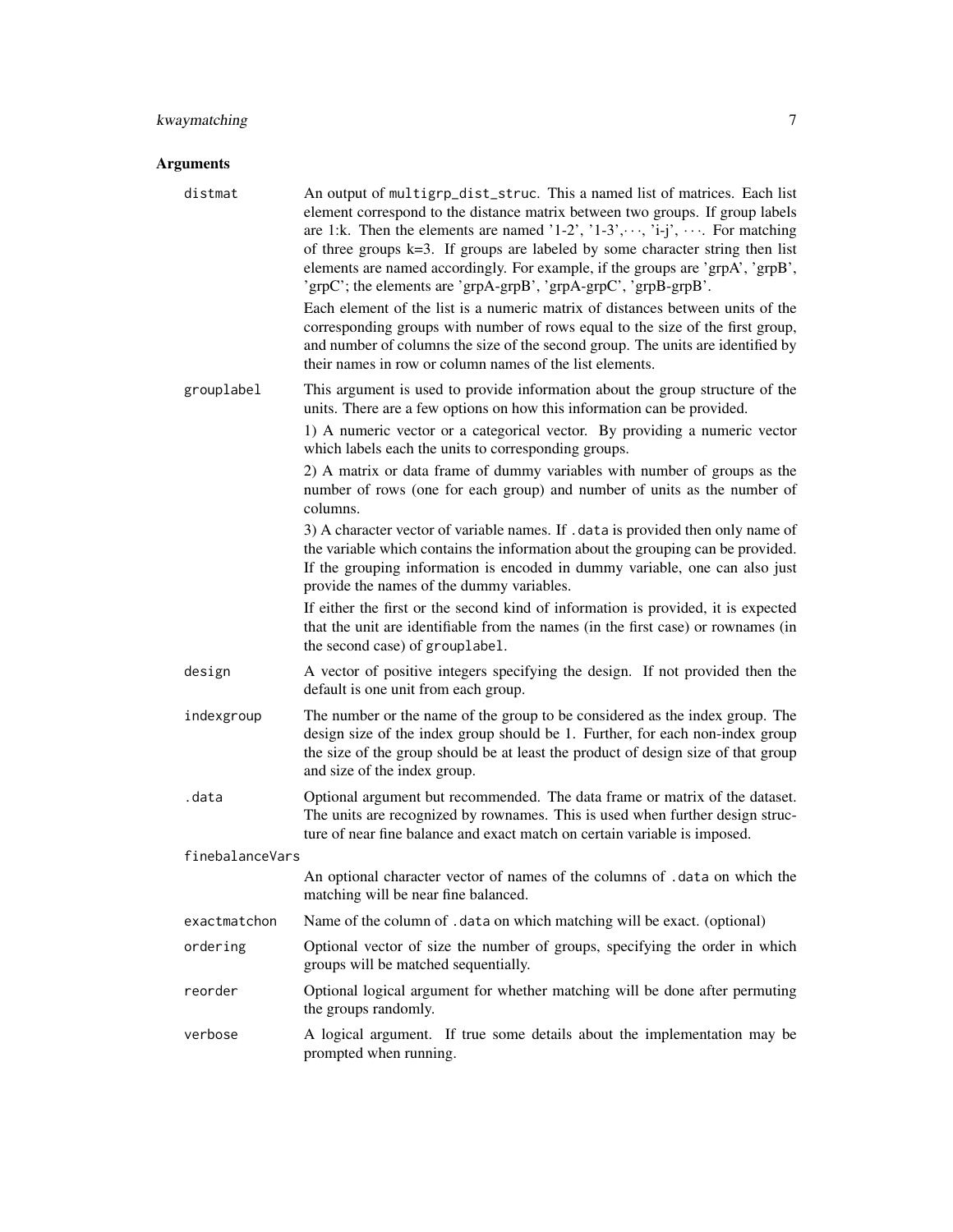Only required arguments are distmat, grouplabel, design and indexgroup. .data is suggested but not required, in which case units are assumed to be labeled 1:length(grouplabel).

Argument .data must be provided if structure of fine balance and/or exact match is imposed by arguments finebalanceVars and/or exactmatchon.

IMPORTANT NOTE: In order to perform matching, kwaymatching requires the user to load the optmatch  $(>= 0.9-1)$  package separately. The manual loading is required due to software license issues. If the package is not loaded the kwaymatching command will fail with an error saying the optmatch package is not present. Reference to optmatch is given below.

#### Value

A list consisting of the following two elements.

| matches | A character matrix of size, size of the indexgroup $\times$ sum(design). Each row<br>corresponds to a strata and cell values are the units in the strata.      |
|---------|----------------------------------------------------------------------------------------------------------------------------------------------------------------|
| cost    | The cost of the final matching calculated as the sum of the average distances<br>between each pair of groups within every strata, and summing over all strata. |

#### **Note**

For theoretical guarantee it is expected that the distance structure satisfies triangle inequality. If triangle inequality is satisfied than the cost of the solution of this algorithm is at most twice that of the optimal match. Note, for more than two groups the problem of finding the optimal solution is NP-hard.

#### Author(s)

Bikram Karmakar

# References

Karmakar, B., Small, D. S. and Rosenbaum, P. R. (2019) Using Approximation Algorithms to Build Evidence Factors and Related Designs for Observational Studies, Journal of Computational and Graphical Statistics, 28, 698–709.

# Examples

```
## USAGE 1
## Not run:
library(optmatch)
## User is required to install and load the optmatch package separately,
data(Dodgeram) # dodge ram pk 2500
grouplabel = 2*Dodgeram$WITHSABS + 1*Dodgeram$NOSAB + 3*Dodgeram$optSAB
```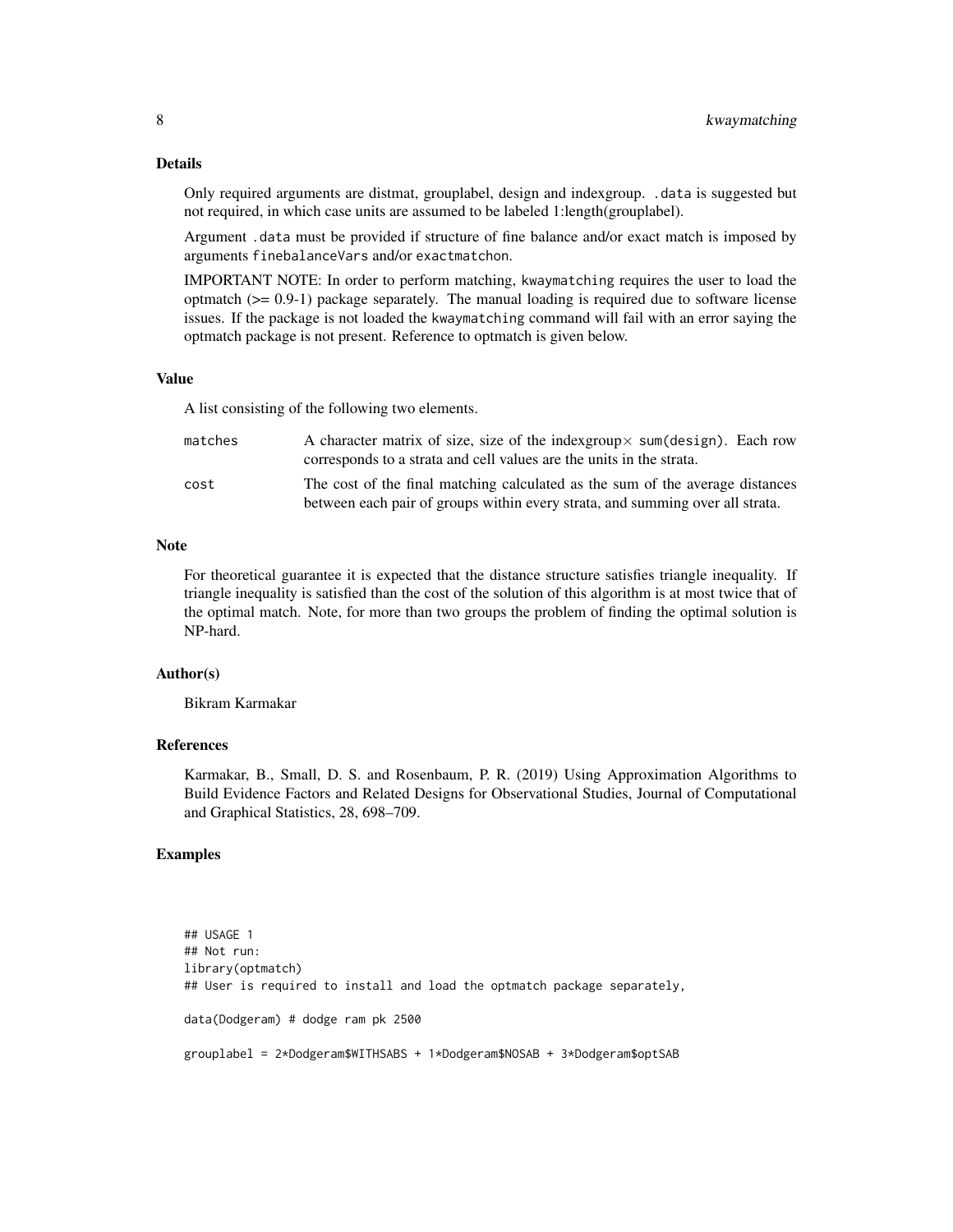```
# distance components consists of log propensity
# distance and rank based Mahalanobis distance.
components <- list(prop = c("AGE", "IMPACT3"), mahal = c("SEX.2", "AGE", "FIRE_EXP1.1"))
wgts <- c(10, 5)
distmat <- multigrp_dist_struc(Dodgeram, grouplabel = grouplabel, components, wgts)
# Matching
design = c(1,1,3) # 3 units from the optional period, 1 each from other periods
indexgroup = 2
res = tripletmatching (distmat = distmat, grouplabel = grouplabel, design, design,indexgroup = indexgroup)
# covariance balance
details = 'mean'
covbalance(Dodgeram, grouplabel=c("NOSAB", "optSAB", "WITHSABS"), matches = res,
                         vars = c("AGE", "SEX.2", "IMPACT3.3", "DR_DRINK"), details)
## End(Not run)
## USAGE 2
## Not run:
library(optmatch)
## User is required to install and load the optmatch package separately,
data(Dodgeram)
# Example distance structure
components <- list(prop = c("AGE", "SEX.2", "FR.pass", "REST_USE1", "ROLLOVER1",
            "IMPACT3", "SP_LIMIT", "DR_DRINK", "FIRE_EXP1.1"),
            mahal = c("SEX.2", "AGE", "SP_LIMIT", "DR_DRINK"),
            mahal = c("IMPACT3", "REST_USE1"))
wgts <- c(5, 8, 20)
distmat <- multigrp_dist_struc(Dodgeram, grouplabel = c("NOSAB", "optSAB", "WITHSABS"),
                                   components, wgts)
# Matching with fine balance and exact match
indexgroup = "WITHSABS"
finebalanceVars = c("ROLLOVER1.1", "FIRE_EXP1.1")
exactmatchon = "FR.pass"
res = tripletmatching(distmat = distmat, grouplabel = c("NOSAB", "optSAB", "WITHSABS"),
                design = c(3,3,1), indexgroup = indexgroup, .data = Dodgeram,
                finebalanceVars = finebalanceVars, exactmatchon = exactmatchon)
# covariance balance
vars = c("AGE", "SEX.2", "IMPACT3.3", "DR_DRINK")
details = c('std_diff', 'mean', 'function(x) diff(range(x))''function(x) quantile(x, probs = .9)')
names(details) <- c('std_diff', 'mean', 'range', '90perc')
covbalance(.data=Dodgeram, grouplabel=c("NOSAB", "optSAB", "WITHSABS"),
```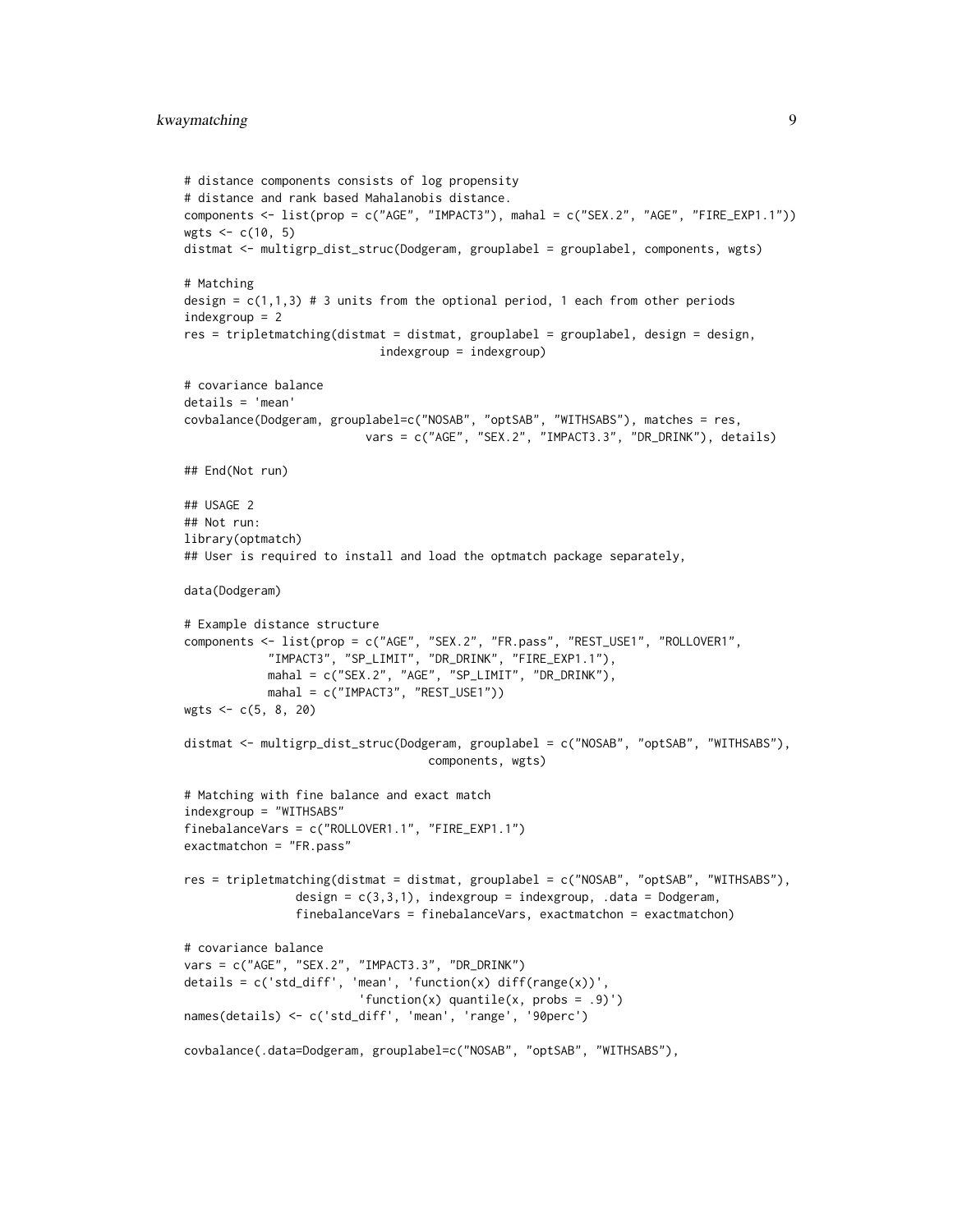```
matches = res, vars = vars, details)
```
<span id="page-9-0"></span>## End(Not run)

multigrp\_dist\_struc *Construct the distance structure for the multiple groups.*

## Description

This function can be used to calculate the distance structure for multiple groups. The output of this function can be feed into the argument distmat of the main functions kwaymatching and tripletmatching.

# Usage

```
multigrp_dist_struc(.data, grouplabel, components, wgts)
```
# Arguments

| .data      | The data frame or matrix of the dataset.                                                                                                                                                                                                                                                                                                                                                                                                                                                   |
|------------|--------------------------------------------------------------------------------------------------------------------------------------------------------------------------------------------------------------------------------------------------------------------------------------------------------------------------------------------------------------------------------------------------------------------------------------------------------------------------------------------|
| grouplabel | The information on the group structure of the units. See description of kwaymatching<br>for details on the argument.                                                                                                                                                                                                                                                                                                                                                                       |
| components | A list specifying the components of the distance structure. Each element of the<br>list is a character vector of column names of the data on which 'distance' will<br>be calculated. The element names specify the function to be used to calculate to<br>distance of two groups. Element named 'prop' indicates the propensity distance<br>where the propensity is calculated from the specified variable. Element named<br>'mahal' or 'Mahalanobis' for rank based Mahalanobis distance. |
|            | User can spacify their own distance function. For example, a function myDist<br>should be a function of two arguments: a logical vector of the first group indica-<br>tor and a data matrix. It should return a numeric matrix of size number of units<br>of first group $\times$ number of units of second group. See details for an example.                                                                                                                                             |
| wgts       | A non-negative numeric vector of weights of the components.                                                                                                                                                                                                                                                                                                                                                                                                                                |

#### Details

This function can be used to get distance structure suitable for creating the distances between the units of the groups.

For an example of the kind of user defined distance function that can be used see smahal below.

#### Value

A list describing the distance structure. For detail see the description of the argument distmat in the function [kwaymatching](#page-5-1).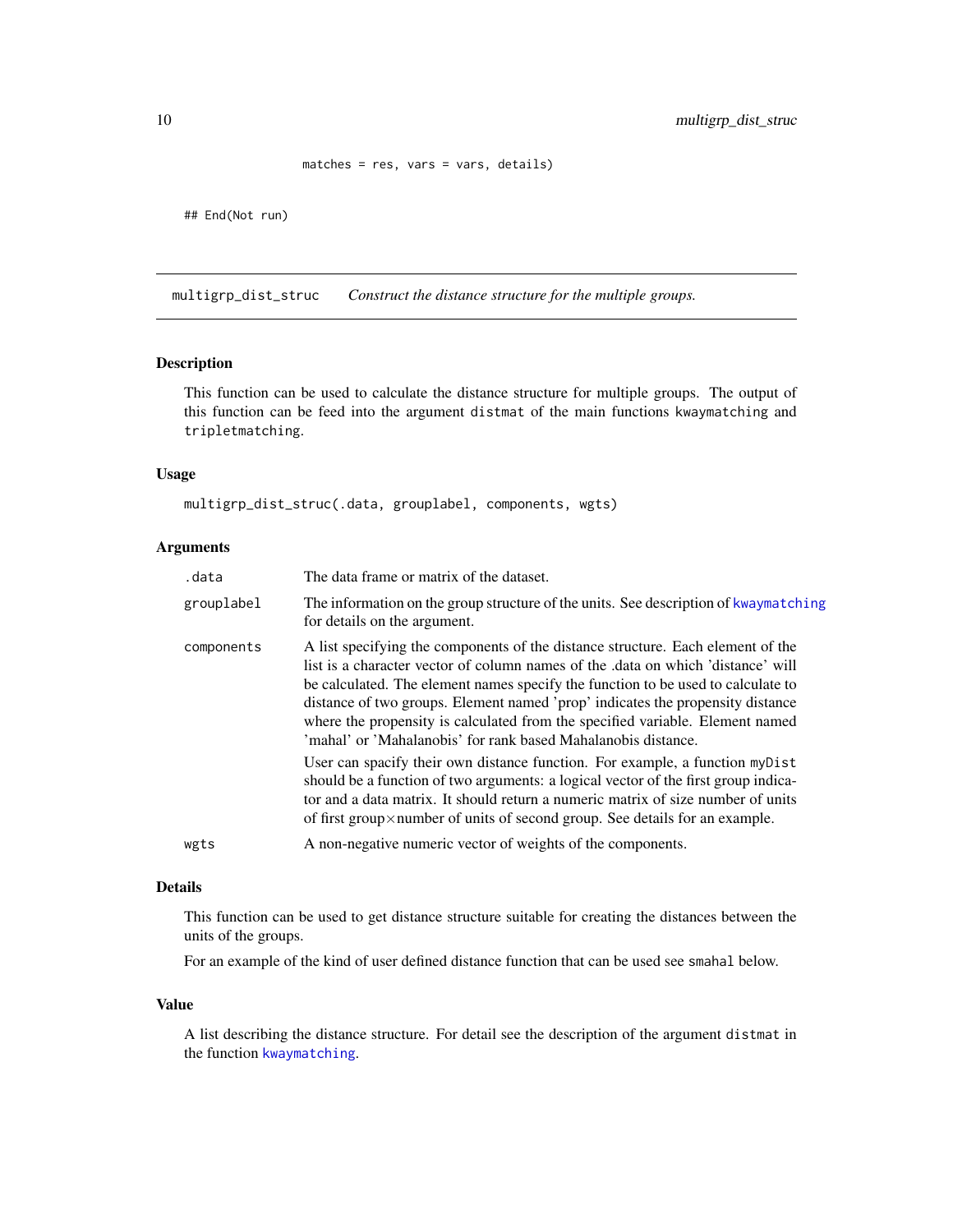<span id="page-10-0"></span>multigrp\_dist\_struc 11

#### Author(s)

Bikram Karmakar

# See Also

[kwaymatching](#page-5-1), [tripletmatching](#page-5-2)

# Examples

data(Dodgeram)

```
# Example distance structure
components <- list(prop = c("AGE", "SEX.2", "FR.pass", "REST_USE1", "ROLLOVER1",
           "IMPACT3", "SP_LIMIT", "DR_DRINK", "FIRE_EXP1.1"),
            mahal = c("SEX.2", "AGE", "SP_LIMIT", "DR_DRINK"),
           mahal = c("IMPACT3", "REST_USE1"))
wgts <- c(5, 8, 20)
distmat <- multigrp_dist_struc(Dodgeram,
            grouplabel = c("NOSAB","optSAB","WITHSABS"), components, wgts)
## Propensity score caliper can be implemented mannually
distmat <- multigrp_dist_struc(Dodgeram,
            grouplabel = c("NOSAB","optSAB","WITHSABS"),
            list(mahal = c("SEX.2", "AGE", "SP_LIMIT", "DR_DRINK"),
               mahal = c("IMPACT3", "REST_USE1")), wgts=c(2, 5))distmat_prop <- multigrp_dist_struc(Dodgeram,
               grouplabel = c("NOSAB", "optSAB", "WITHSABS"),
             list(prop = c("AGE", "SEX.2", "FR.pass", "REST_USE1", "ROLLOVER1",
            "IMPACT3", "SP_LIMIT", "DR_DRINK", "FIRE_EXP1.1")), 1)
## Distance structure with caliper
for(i in 1:length(distmat))
distmat[[i]][distmat_prop[[i]]>.2] <- 100*max(distmat[[i]])
```
## An example function for argument detail.

```
smahal \leq function(z, X){
              X<-as.matrix(X)
n < -dim(X)[1]rownames(X) < -1:nk < -dim(X)[2]m \leq \leq \leq \leq \leq \leq \leq \leq \leq \leq \leq \leq \leq \leq \leq \leq \leq \leq \leq \leq \leq \leq \leq \leq \leq \leq \leq \leq \leq \leq \leq \leq \leq \leq \leq \leq for (j in 1:k) X[, j]<-rank(X[, j])cv < -cov(X)vuntied <- var(1:n)
rat<-sqrt(vuntied/diag(cv))
cv<-diag(rat)
out<-matrix(NA,m,n-m)
```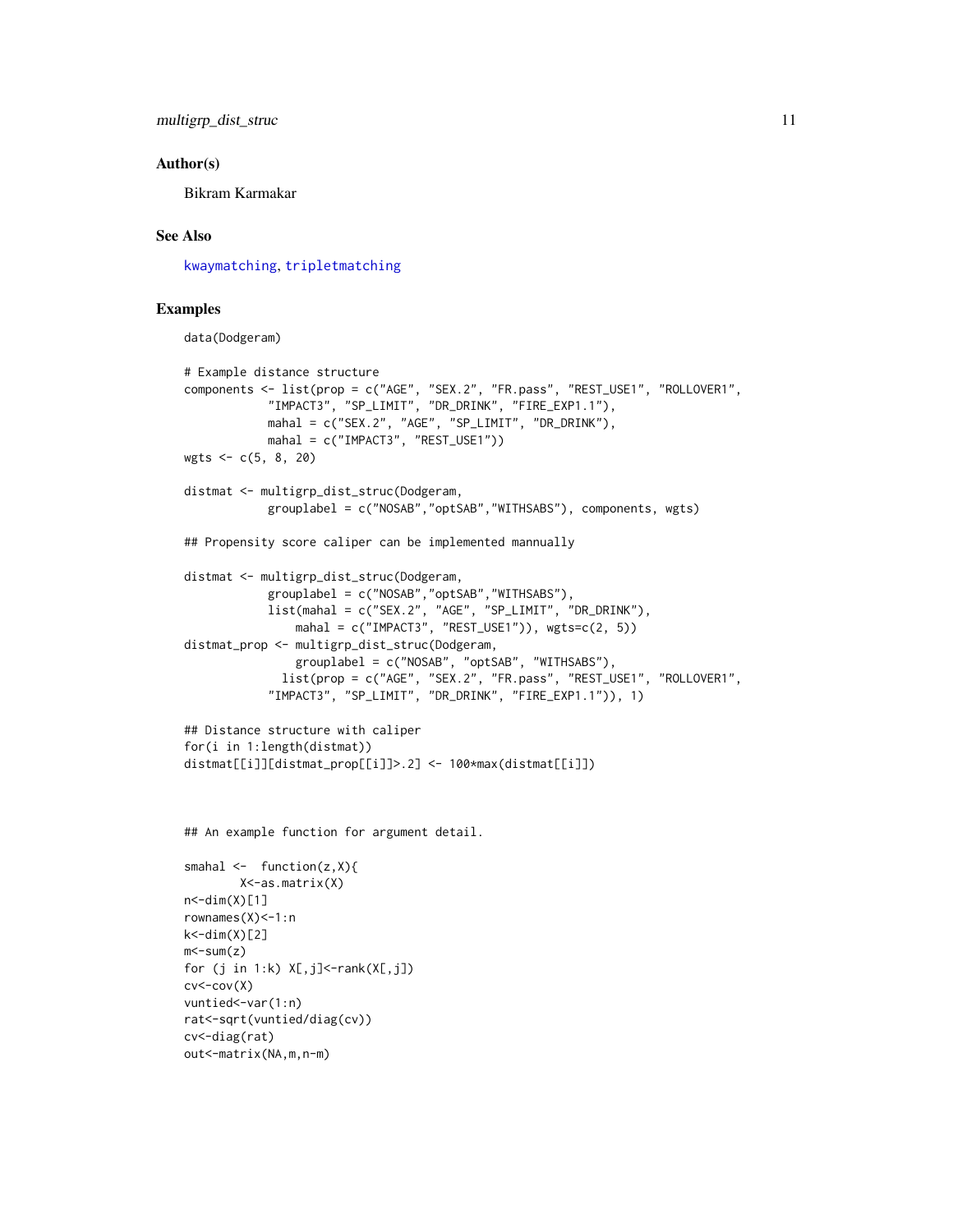```
Xc<-X[z==0,,drop=FALSE]
Xt<-X[z==1,,drop=FALSE]
rownames(out)<-rownames(X)[z==1]
colnames(out)<-rownames(X)[z==0]
#library(MASS)
icov<-ginv(cv)
for (i in 1:m)
out[i,]<-mahalanobis(Xc,Xt[i,],icov,inverted=T)
sqrt(out)
}
```
nrbalancematch *The is the background function to perform matching using network optimization.*

#### Description

This function takes as input the information on two groups, treated and control, along with the data structure between the units of these two groups to create a matching. Custom specification of the categorization of the units for near fine balanced design and balance constraints can be provided.

#### Usage

```
nrbalancematch(cardata.fil, trt_labs, ctrl_labs, stratify, extmatch = NA,
distmat, balanceValues, nmatch = 1)
```
#### Arguments

| cardata.fil   | A data frame or matrix of the dataset. The units are identified using the row-<br>names of the data.                                                           |
|---------------|----------------------------------------------------------------------------------------------------------------------------------------------------------------|
| trt_labs      | A logical vector of same length as nrow (cardata.fil) for the treated units.                                                                                   |
| ctrl_labs     | A logical vector of same length as nrow (cardata.fil) for the control units.                                                                                   |
| stratify      | A character vector of same length as nrow(cardata.fil) specifyting the catego-<br>rization of the units for fine balancing.                                    |
| extmatch      | The name of the column of cardata.fil on which design will be exactly matched.<br>This is optional.                                                            |
| distmat       | A numeric matrix of distances of size the number of treated units $\times$ number of<br>control units. The rows and columns should be named by the unit names. |
| balanceValues | A named integer vector of balance values of the categories.                                                                                                    |
| nmatch        | Number of control units to be matched to each treated units. A positive integer.                                                                               |

#### Details

Do not use this function directly unless you are certain of the usage.

IMPORTANT NOTE: In order to perform matching, kwaymatching requires the user to load the optmatch  $(>= 0.9-1)$  package separately. The manual loading is required due to software license issues. If the package is not loaded the nrbalancematch command will fail with an error saying the optmatch package is not present. Reference to optmatch is given below.

<span id="page-11-0"></span>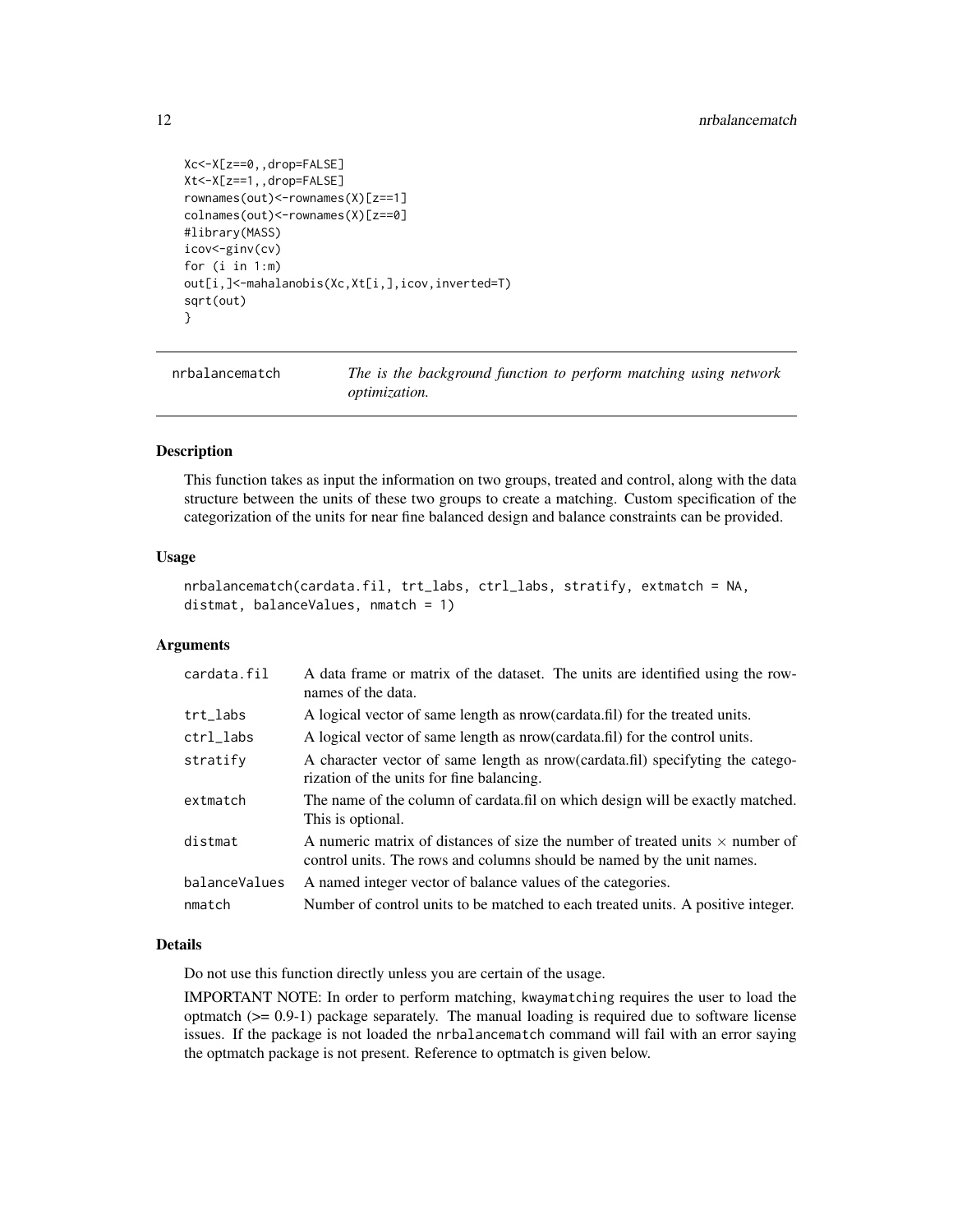## <span id="page-12-0"></span>nrbalancematch 13

# Value

A matrix of two columns first column for the treated unit and the second column for the control unit. Units in the first column will be repeated nmatch times.

# Author(s)

Bikram Karmakar

# References

Hansen, B.B. and Klopfer, S.O. (2006) Optimal full matching and related designs via network flows, JCGS 15 609-627.

Karmakar, B., Small, D. S. and Rosenbaum, P. R. (2019) Using Approximation Algorithms to Build Evidence Factors and Related Designs for Observational Studies, Journal of Computational and Graphical Statistics, 28, 698-709.

# See Also

[tripletmatching](#page-5-2), [kwaymatching](#page-5-1)